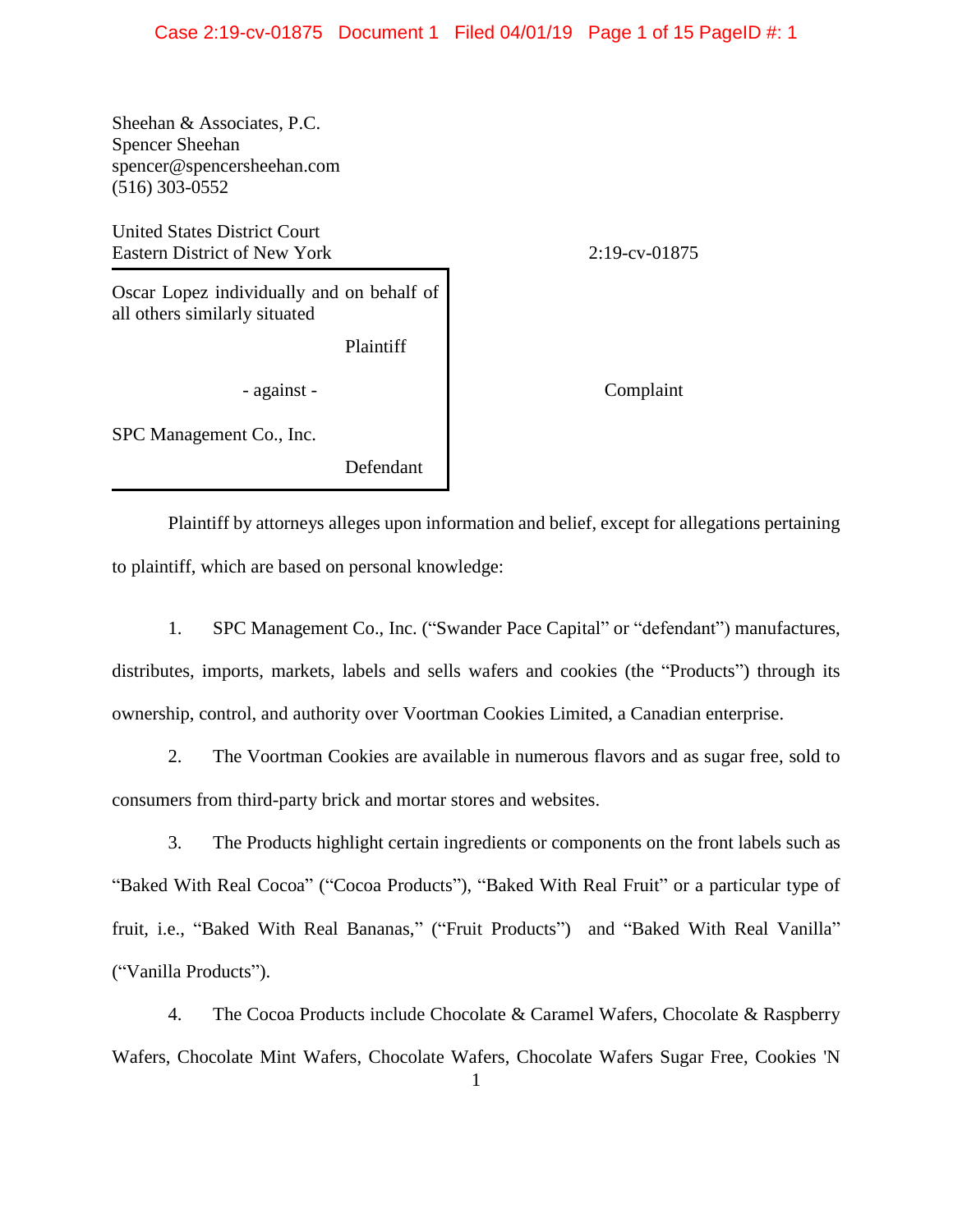## Case 2:19-cv-01875 Document 1 Filed 04/01/19 Page 2 of 15 PageID #: 2

Crème Wafers, Fudge Brownie Chocolate Chip Cookies, Sugar Free Fudge Coated Chocolate Wafers, Fudge Coated Peanut Butter Wafers, Fudge Coated Salted Caramel Wafers, Sugar Free Fudge Coated Vanilla Wafers, Fudge Striped Shortbread Cookies Sugar Free and S'mores Wafers.



Baked With Real Cocoa

5. The Fruit Products include Apple Crisp Wafers, Banana Wafers, Chocolate &

Raspberry Wafers, Strawberry Wafers, and Strawberry Banana Wafers.



6. The Vanilla Products include Vanilla Shortbread Cookies and Vanilla Wafers.



Baked With Real Vanilla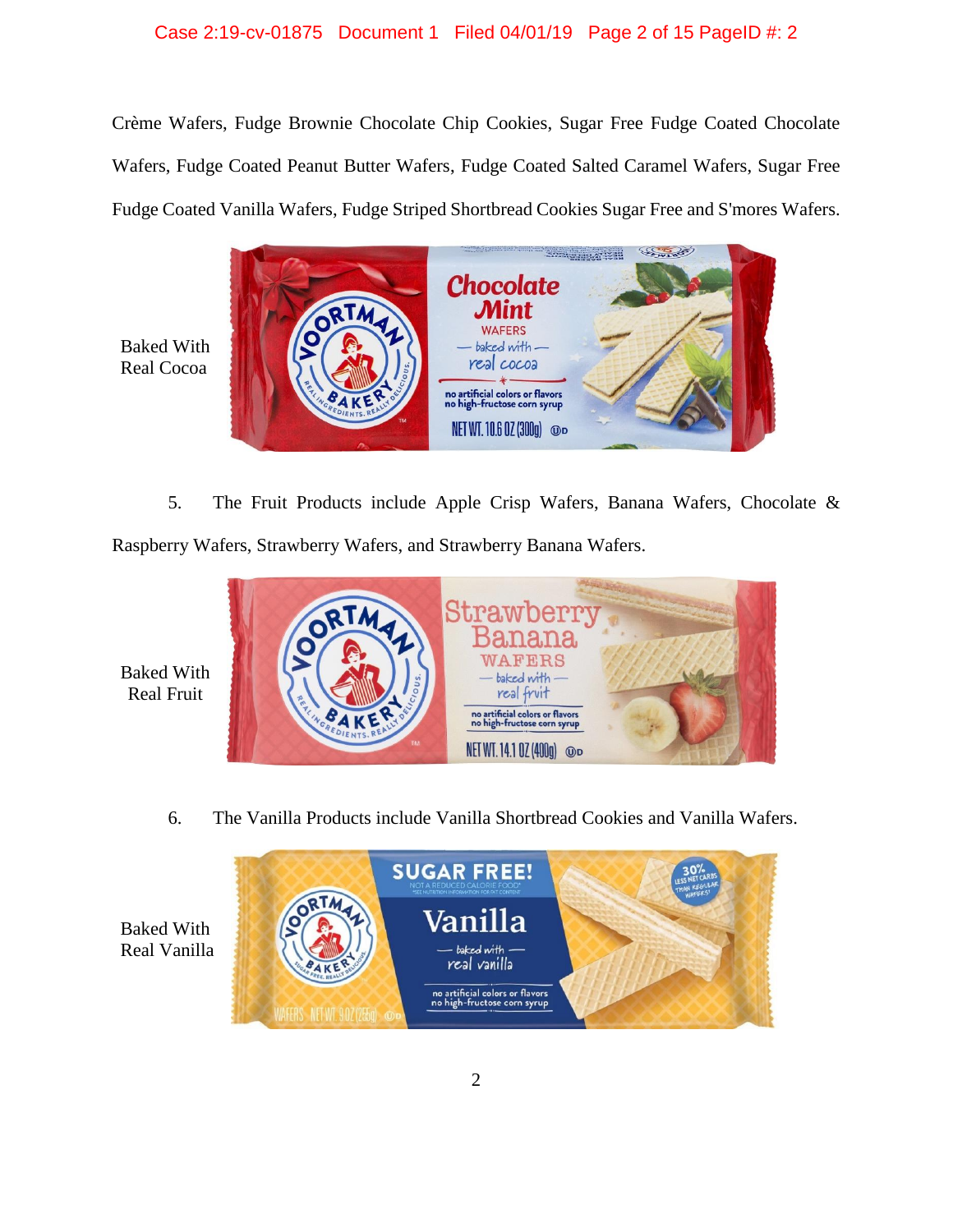## Case 2:19-cv-01875 Document 1 Filed 04/01/19 Page 3 of 15 PageID #: 3

7. Defendant has tapped into consumer demand for "real ingredients" by promoting the products as "baked with" "real cocoa," "real vanilla" and "real fruit," as "nearly three-quarters of U.S. consumers find it important to recognize the ingredients in the products they buy." 1

8. An industry survey confirmed "recognition of ingredients to be one of the biggest drivers of product choice, with more than half of respondents (52 percent) considering it to be an important factor." 2

9. The Products' representations are misleading because despite the front-label claims of "real cocoa," "real vanilla" and "real fruit," they do not contain these components in the amount, type and/or form which a reasonable consumer would expect based on the claims.

I. Cocoa

10. Cocoa powder ("cocoa") is the "core of a chocolate's flavor, without any extra fat, sugar, or milk to get in the way."

11. The "Baked with Real Cocoa" representations are false, misleading and deceptive because the ingredient lists disclose they actually contain "Cocoa Processed with Alkali."

Cocoa Processed with Alkali ("Cocoa")

 $\overline{a}$ 

**INGREDIENTS:** SUGAR, ENRICHED WHEAT FLOUR (WHEAT FLOUR, MALTED BARLEY FLOUR, NIACIN, REDUCED IRON, THIAMINE MONONITRATE, RIBOFLAVIN, FOLIC ACID), VEGETABLE OIL (CANOLA, SOYBEAN, PALM AND PALM KERNEL), CORN STARCH, COCOA PROCESSED WITH ALKALI, SOY LECITHIN, SALT, NATURAL FLAVORS, BAKING SODA, AMMONIUM BICARBONATE. CONTAINS WHEAT, SOY.

12. No reasonable consumer would expect cookies and wafers promoted as "baked with real cocoa" to contain or be made with alkalis, because "real" modifies "cocoa," indicating the

<sup>1</sup>https://www.snackandbakery.com/articles/88762-clean-label-snacks-and-bakery-move-from-novelty-to-mainstream <sup>2</sup> https://www.foodinsiderjournal.com/clean-label/75-consumers-will-pay-extra-clean-label-ingredients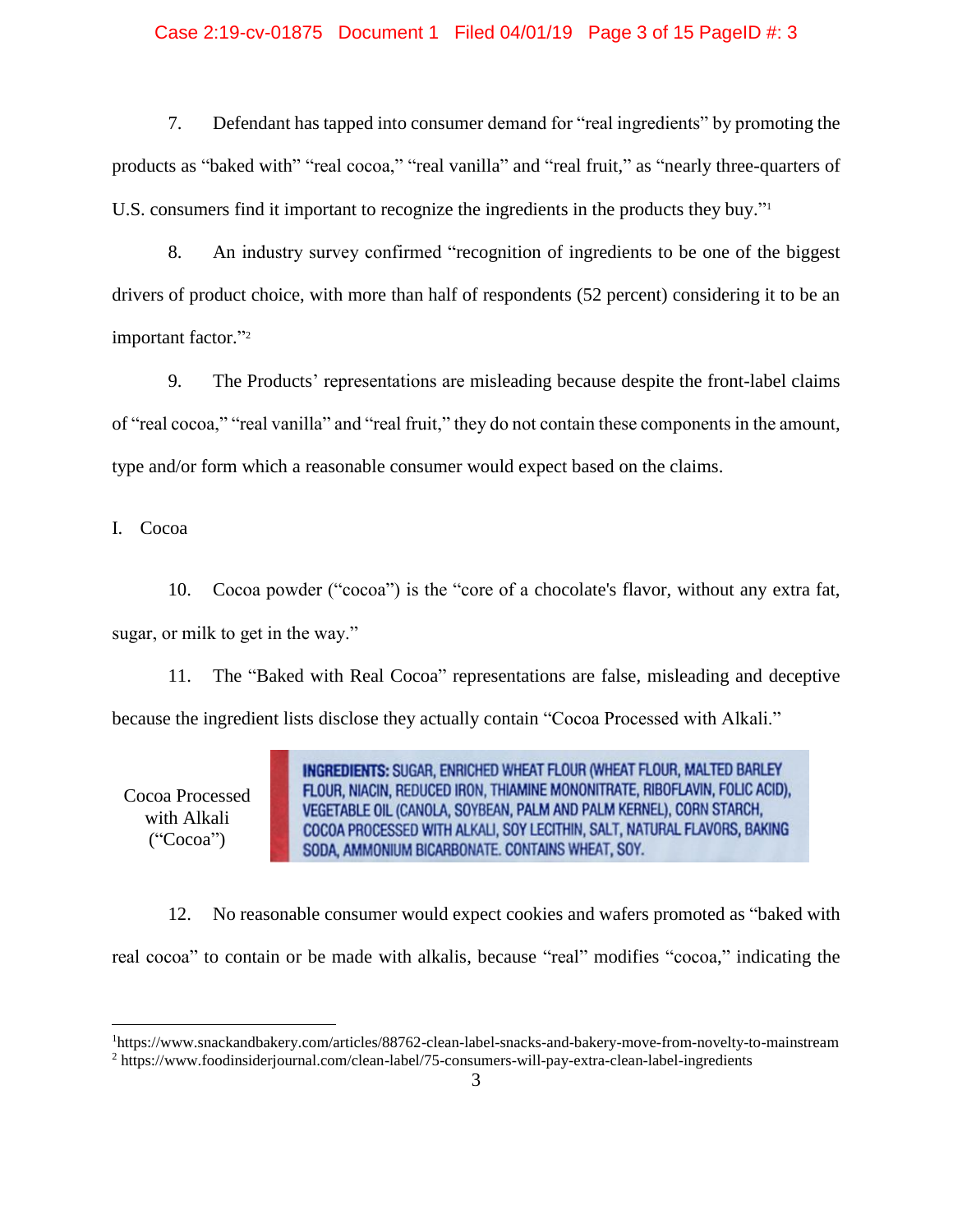## Case 2:19-cv-01875 Document 1 Filed 04/01/19 Page 4 of 15 PageID #: 4

cocoa powder is included in its most simplified and bare form, *without* alkalis, which is readily available.

13. Cocoa powder results from crushing the edible portions of the cocoa bean – "nibs" – into a fine paste, releasing and melting the nibs' fat content (cocoa butter).

14. the combination of crushed, ground nibs and cocoa butter produces chocolate liquor.

15. The chocolate liquor is pressed between hydraulic plates to form hard-cocoa "press cakes" and the excess cocoa butter is removed.

16. The cocoa cakes are grated into fine powders.

17. The types of powders produced are based on the amount of cocoa butter, or fat, remaining in the powder: high or "breakfast cocoa" (22% +), medium or "cocoa" (10-12%) and lowfat cocoa (less than 10%).

18. The cocoa powder can be further treated through alkalization ("Dutch-process" or alkalized) or sold for use in its non-alkalized state.

19. The use and presence of alkalis reduces the acidity of cocoa powder, giving it a noticeably darker hue but detracting from the "real cocoa" taste.



20. The claim of "baked with real cocoa" is intended to differentiate the cocoa in the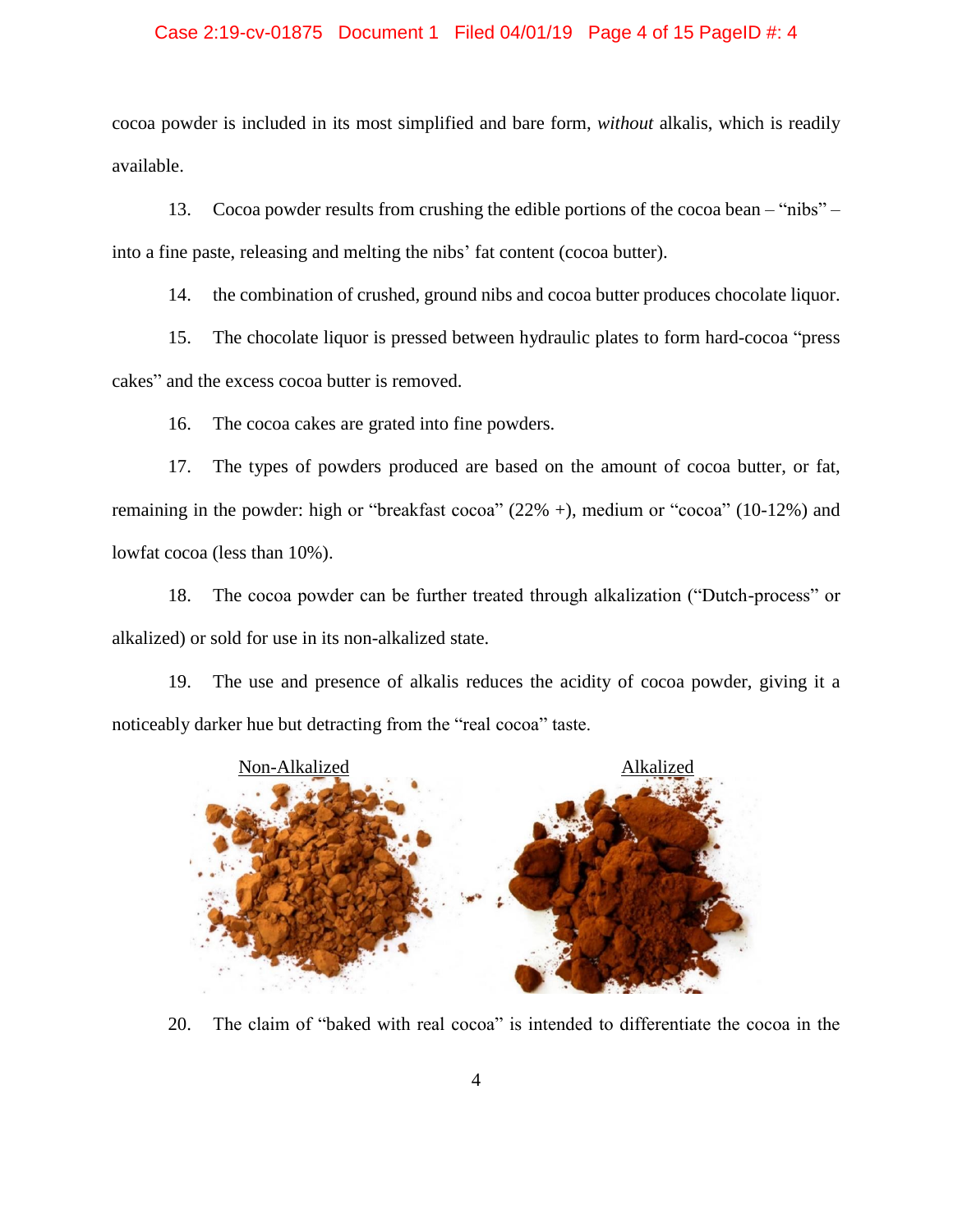## Case 2:19-cv-01875 Document 1 Filed 04/01/19 Page 5 of 15 PageID #: 5

Products from other cocoa ingredients bearing the standard cocoa designation, i.e., "cocoa" or "cocoa processed with alkali," and imply *this* cocoa is nutritionally and organoleptically superior.<sup>3</sup>

21. Because cocoa is a commonly used and valued product, consumers have certain expectations based on experience when it comes to how "cocoa" is declared on a label.

22. It is false, deceptive and misleading to conspicuously promote "real cocoa" without any reference to the presence and use of alkalis either preceding or following.

23. The Products' use of the optional alkali ingredients significantly distinguishes its cocoa component from cocoa powder which does not contain alkali.

24. The presence or absence of alkalis effect the taste and color of the cocoa powder to such an extent that they are a characterizing feature and effect whether it will be purchased.

25. Though it may be duplicative and unnecessary to indicate the presence of all optional ingredients used in standardized foods wherever the affected ingredient is declared, other than the ingredient list, this is not the case where an optional ingredient (alkali) is characterizing towards the affected ingredient (cocoa).

26. The representation "real cocoa" is false, deceptive and misleading because consumers expect "real cocoa" to indicate a higher quality cocoa than had the ingredient merely been accurately identified as "cocoa," the term for when it's between 10 and 22 percent.

27. By misrepresenting medium fat cocoa as "real cocoa," consumers will expect the cocoa powder component to be nutritionally and organoleptically superior than it actually is.

28. Such a type of higher fat cocoa – above 22 percent – is referred to as breakfast cocoa, which has a more intense "chocolate-y" flavor.

 $\overline{a}$ 

<sup>&</sup>lt;sup>3</sup> 21 C.F.R. §130.11 Label designations of ingredients for standardized foods.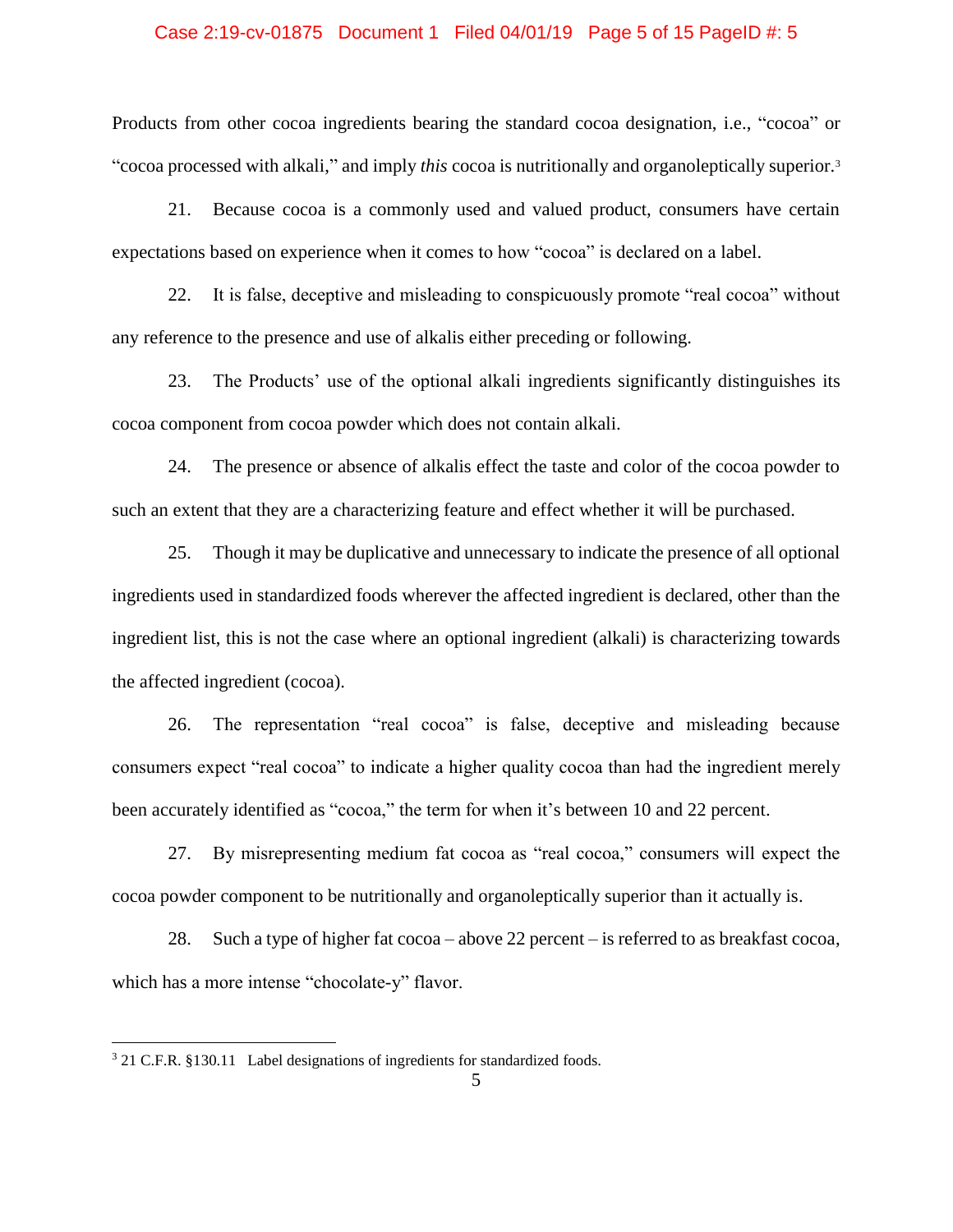II. Real Vanilla

29. The representation "baked with real vanilla" is false and misleading because the ingredient list indicates the Vanilla Products contains "natural flavor" which does not include vanilla, vanillin or vanilla flavor.

## **INGREDIENTS**

Natural Flavors ("Vanilla")

Vegetable oil (canola, soybean, palm and palm kernel), sorbitol, enriched wheat flour (wheat flour, malted barley flour, niacin, reduced iron, thiamine mononitrate, riboflavin, folic acid), maltodextrin, corn starch, salt, soy lecithin, natural flavor, aspartame (Phenylketonurics: contains phenylalanine), baking soda, ammonium bicarbonate

30. Consumers value the representation "Baked With Real Vanilla" because studies have found that real vanilla simulates a creamy texture, satisfying consumers' needs for consumption of fat-rich foods, without the actual fat and calories.

31. Consumers value vanilla because it is the ideal combination of spice and sweet – contrary to its dictionary definition of "plain."

III. Real Fruit

32. The "baked with real fruit" representations are false and misleading because their ingredient lists disclose the presence of "dried fruit," whether strawberries, bananas, lemons, etc.

#### **Ingredients**

Sugar, Enriched Wheat Flour (Wheat Flour, Malted Barley Flour, Dried Fruit Niacin, Reduced Iron, Thiamine Mononitrate, Riboflavin, Folic Acid), ("Fruit") Vegetable Oil (Canola, Soybean, Palm And Palm Kernel), Corn Starch, Dried Strawberries, Dried Bananas, Soy Lecithin, Natural Flavor, Salt, Citric Acid, Baking Soda, Ammonium Bicarbonate.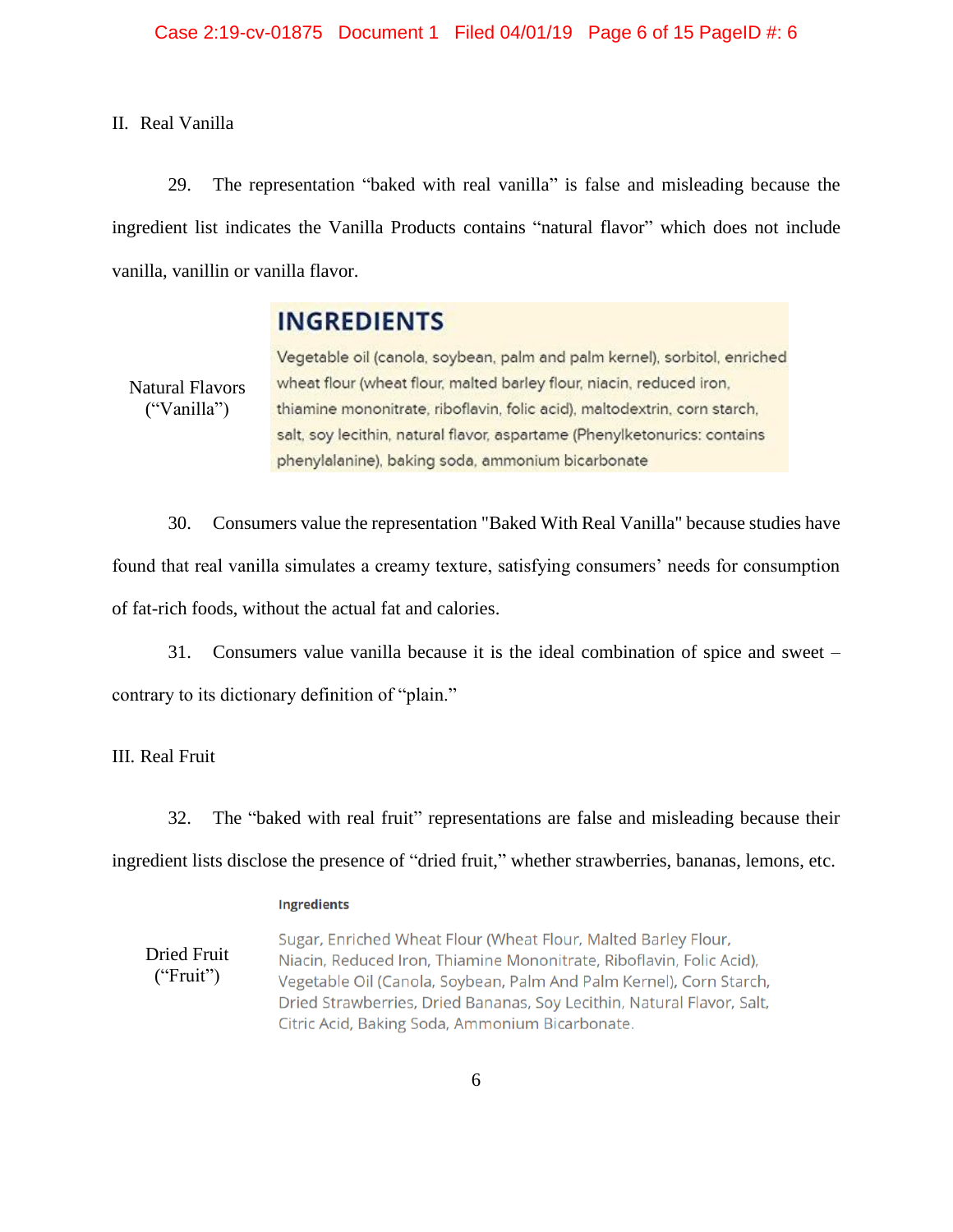## Case 2:19-cv-01875 Document 1 Filed 04/01/19 Page 7 of 15 PageID #: 7

33. Consumers value products purporting to contain fruit due to their many nutrients and health-promoting effects.

34. However, the dehydration of the fruits causes their sugar content – previously dispersed in a high-water content fruit – to be concentrated.

35. This provides the sugar from the fruit but because it is delivered to the body without the roughage and water which would accompany the consumption of that fruit if it were whole and in raw form, its nutritional benefits are greatly diminished.

36. The Products contain other representations which are misleading and deceptive.

37. As a result of the false and misleading labeling, defendant sold the Products at a premium price – no less than \$4.19 per 14.1 oz, excluding tax – compared to other similar products which are represented in a non-misleading way.

## Jurisdiction and Venue

38. Jurisdiction is proper pursuant to 28 U.S.C. § 1332(d)(2).

39. Upon information and belief, the aggregate amount in controversy is more than \$5,000,000.00, exclusive of interests and costs.

40. This court has personal jurisdiction over defendant because it conducts and transacts business, contracts to supply and supplies goods within New York.

41. Venue is proper because plaintiff and many class members reside in this District and defendant does business in this District and State.

42. A substantial part of events and omissions giving rise to the claims occurred in this District.

## **Parties**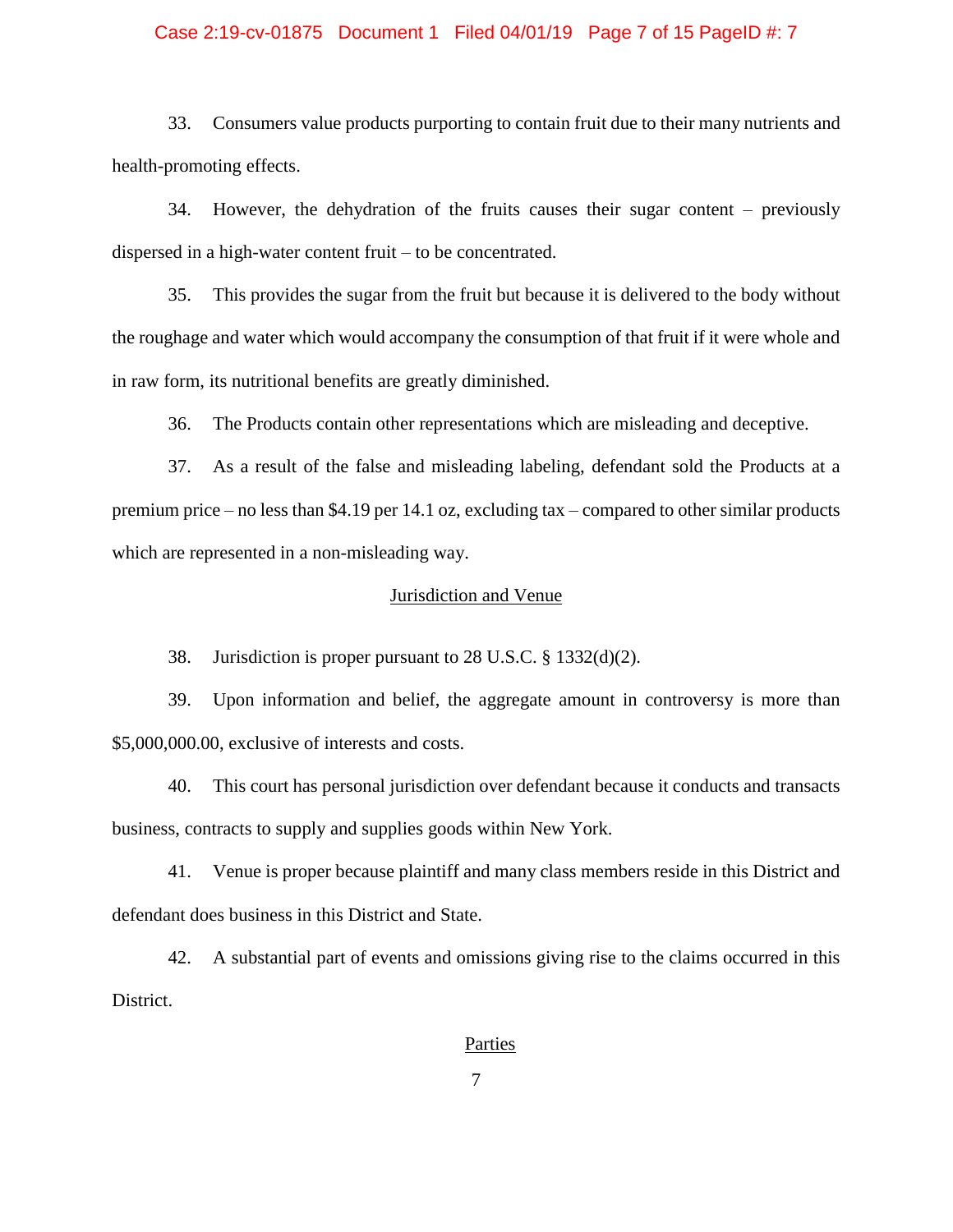## Case 2:19-cv-01875 Document 1 Filed 04/01/19 Page 8 of 15 PageID #: 8

43. Plaintiff is a citizen of Suffolk County, New York.

44. John and Jane Doe plaintiffs are citizens of the other 49 states.

45. Defendant is a California corporation with a principal place of business in San Francisco, California.

46. During the class period, plaintiff purchased one or more Products for personal consumption with the representations described herein, for no less than the price indicated, *supra*, excluding tax, within this district and/or state.

47. Plaintiff paid this premium because prior to purchase, plaintiffs saw and relied on the misleading representations.

48. Plaintiff would consider purchasing the Products again if there were assurances that the Products' representations were no longer misleading.

## Class Allegations

49. The classes consist of all consumers in the following states: all, New York who purchased any Products subject to the actionable representations during the statutes of limitation.

50. A class action is superior to other methods for fair and efficient adjudication.

51. The class is so numerous that joinder of all members, even if permitted, is impracticable, as there are likely hundreds of thousands of members.

52. Common questions of law or fact predominate and include whether the representations were likely to deceive reasonable consumers and if plaintiff(s) and class members are entitled to damages.

53. Plaintiff(s) claims and the basis for relief are typical to other members because all were subjected to the same representations.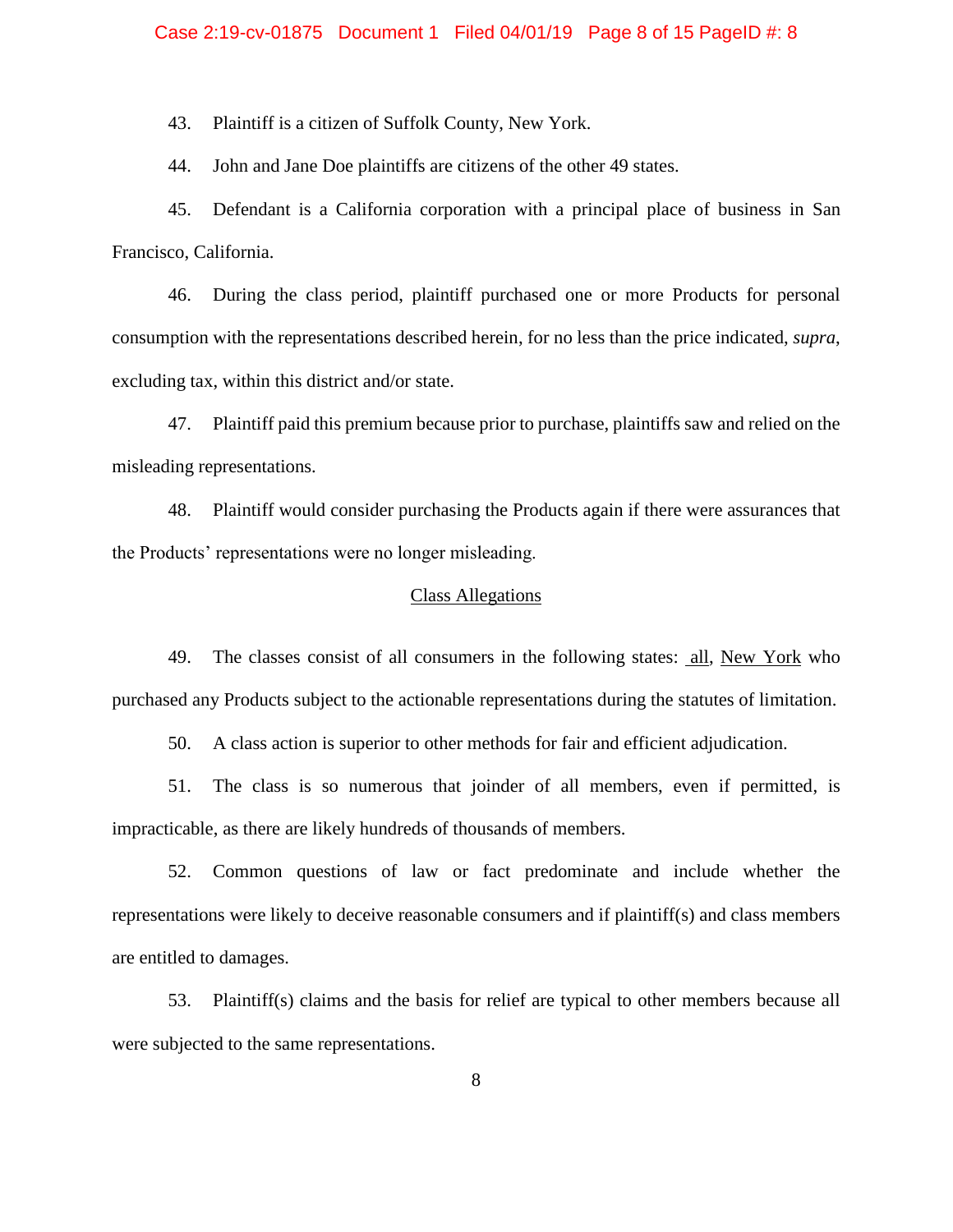## Case 2:19-cv-01875 Document 1 Filed 04/01/19 Page 9 of 15 PageID #: 9

54. Plaintiff(s) is/are an adequate representative because his/her/their interests do not conflict with other members.

55. No individual inquiry is necessary since the focus is only on defendant's practices and the class is definable and ascertainable.

56. Individual actions would risk inconsistent results, be repetitive and are impractical to justify, as the claims are modest.

57. Plaintiff(s) counsel is competent and experienced in complex class action litigation and intends to adequately and fairly protect class members' interests.

58. Plaintiff(s) seeks class-wide injunctive relief because the practices continue.

## New York General Business Law ("GBL") §§ 349 & 350 and Consumer Protection Statutes of Other States and Territories

59. Plaintiff and John and Jane Doe plaintiffs, representing the forty-nine (49) other states where they reside and purchased the Products, incorporate by reference all preceding paragraphs and assert causes of action under the consumer protection statutes of all fifty (50) states.

- a. Alabama Deceptive Trade Practices Act, Ala. Code § 8-19-1, *et. seq.*;
- b. Alaska Unfair Trade Practices and Consumer Protection Act, Ak. Code § 45.50.471, *et. seq.*;
- c. Arkansas Deceptive Trade Practices Act, Ark. Code § 4-88-101, *et. seq.*;
- d. California Consumers Legal Remedies Act, Cal. Civ. Code §§ 1750 *et seq.* and Unfair Competition Law, Cal. Bus. Prof. Code §§ 17200- 17210 *et. seq.*;
- e. Colorado Consumer Protection Act, Colo Rev. Stat § 6-1-101, *et. seq.*;
- f. Connecticut Unfair Trade Practices Act, Conn. Gen Stat § 42-110a, *et. seq.*;
- g. Delaware Deceptive Trade Practices Act, 6 Del. Code § 2511, *et. seq.*;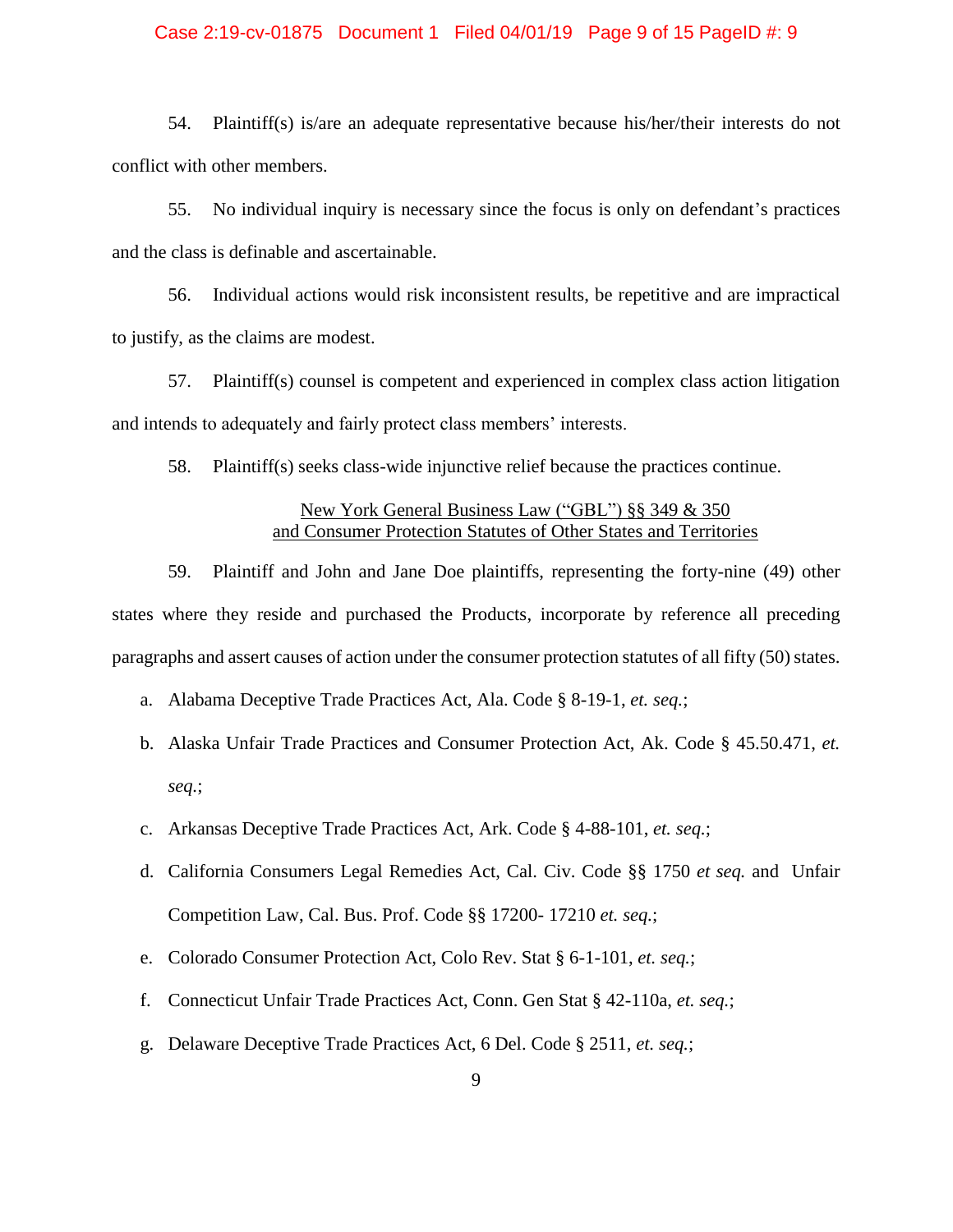#### Case 2:19-cv-01875 Document 1 Filed 04/01/19 Page 10 of 15 PageID #: 10

- h. District of Columbia Consumer Protection Procedures Act, D.C. Code §§ 28-3901, *et. seq.*;
- i. Florida Deceptive and Unfair Trade Practices, Act *Florida Statutes*§ 501.201, *et. seq.*;
- j. Georgia Fair Business Practices Act, §10-1-390 *et. seq.*;
- k. Hawaii Unfair and Deceptive Practices Act, Hawaii Revised Statutes § 480 1, *et. seq.* and Hawaii Uniform Deceptive Trade Practices Act, Hawaii Revised Statute § 481A-1, *et. seq.*;
- l. Idaho Consumer Protection Act, Idaho Code § 48-601, *et. seq.*;
- m. Illinois Consumer Fraud and Deceptive Business Practices Act, 815 ILCS § 505/1, *et. seq.*;
- n. Kansas Consumer Protection Act, Kan. Stat. Ann §§ 50 626, *et. seq.*;
- o. Kentucky Consumer Protection Act, Ky. Rev. Stat. Ann. §§ 367.110, *et. seq.*, and the Kentucky Unfair Trade Practices Act, Ky. Rev. Stat. Ann § 365.020, *et. seq.*;
- p. Louisiana Unfair Trade Practices and Consumer Protection Law, La. Rev. Stat. Ann. §§ 51:1401, *et. seq.*;
- q. Maine Unfair Trade Practices Act, 5 Me. Rev. Stat. § 205A, *et. seq.*, and Maine Uniform Deceptive Trade Practices Act, Me. Rev. Stat. Ann. 10, § 1211, *et. seq.*;
- r. Massachusetts Unfair and Deceptive Practices Act, Mass. Gen Laws ch. 93A;
- s. Michigan Consumer Protection Act, §§ 445.901, *et. seq.*;
- t. Minnesota Prevention of Consumer Fraud Act, Minn. Stat §§ 325F.68, *et. seq.*; and Minnesota Uniform Deceptive Trade Practices Act, Minn Stat. § 325D.43, *et. seq.*;
- u. Mississippi Consumer Protection Act, Miss. Code An. §§ 75-24-1, *et. seq.*;
- v. Missouri Merchandising Practices Act, Mo. Rev. Stat. § 407.010, *et. seq.*;
- w. Montana Unfair Trade Practices and Consumer Protection Act, Mont. Code § 30-14-101, *et. seq.*;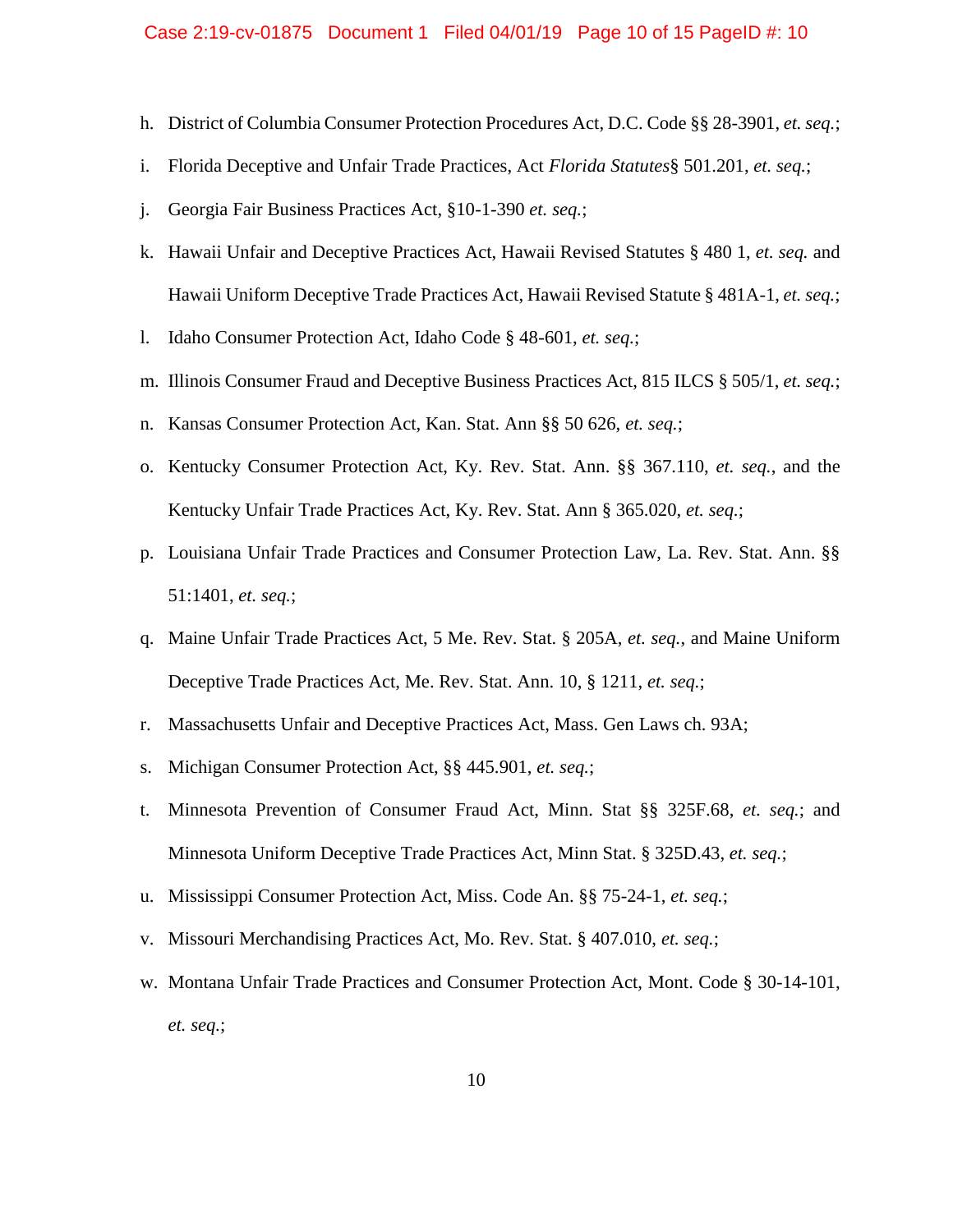- x. Nebraska Consumer Protection Act, neb. Rev. Stat. § 59 1601 *et. seq.*, and the Nebraska Uniform Deceptive Trade Practices Act, Neb. Rev. Stat. § 87-301, *et. seq.*;
- y. Nevada Trade Regulation and Practices Act, Nev. Rev. Stat. §§ 598.0903, *et. seq.*;
- z. New Hampshire Consumer Protection Act, N.H. Rev. Stat. § 358-A:1, *et. seq.*;
- aa. New Jersey Consumer Fraud Act, N.J. Stat. Ann. §§ 56:8 1, *et. seq.*;
- bb. New Mexico Unfair Practices Act, N.M. Sta. Ann. §§ 57 12 1, *et. seq.*;
- cc. North Dakota Consumer Fraud Act, N.D. Cent. Code §§ 51 15 01, *et. seq.*;
- dd. Ohio Rev. Code Ann. §§ 1345.02 and 1345.03; Ohio Admin. Code §§ 109;
- ee. Oklahoma Consumer Protection Act, Okla. Stat. 15 § 751, *et. seq.*;
- ff. Oregon Unfair Trade Practices Act, Ore. Rev. Stat.  $\S 646.608(e) \& (g)$ ;
- gg. Rhode Island Unfair Trade Practices and Consumer Protection Act, R.I. Gen. Laws § 6- 13.1-1 *et. seq.*;
- hh. South Carolina Unfair Trade Practices Act, S.C. Code Law § 39-5-10, *et. seq.*;
- ii. South Dakota's Deceptive Trade Practices and Consumer Protection Law, S.D. Codified Laws §§ 37 24 1, *et. seq.*;
- jj. Tennessee Consumer Protection Act, Tenn. Code Ann. § 47-18-101 *et. seq.*;
- kk. Vermont Consumer Fraud Act, Vt. Stat. Ann. Tit. 9, § 2451, *et. seq.*;
- ll. Washington Consumer Fraud Act, Wash. Rev. Code § 19.86/0101, *et. seq.*;
- mm. West Virginia Consumer Credit and Protection Act, West Virginia Code § 46A-6-101, *et. seq.*;
- nn. Wisconsin Deceptive Trade Practices Act, Wis. Stat. §§ 100.18, *et. seq.*
	- 60. Defendant's representations and omissions are false, unfair, deceptive and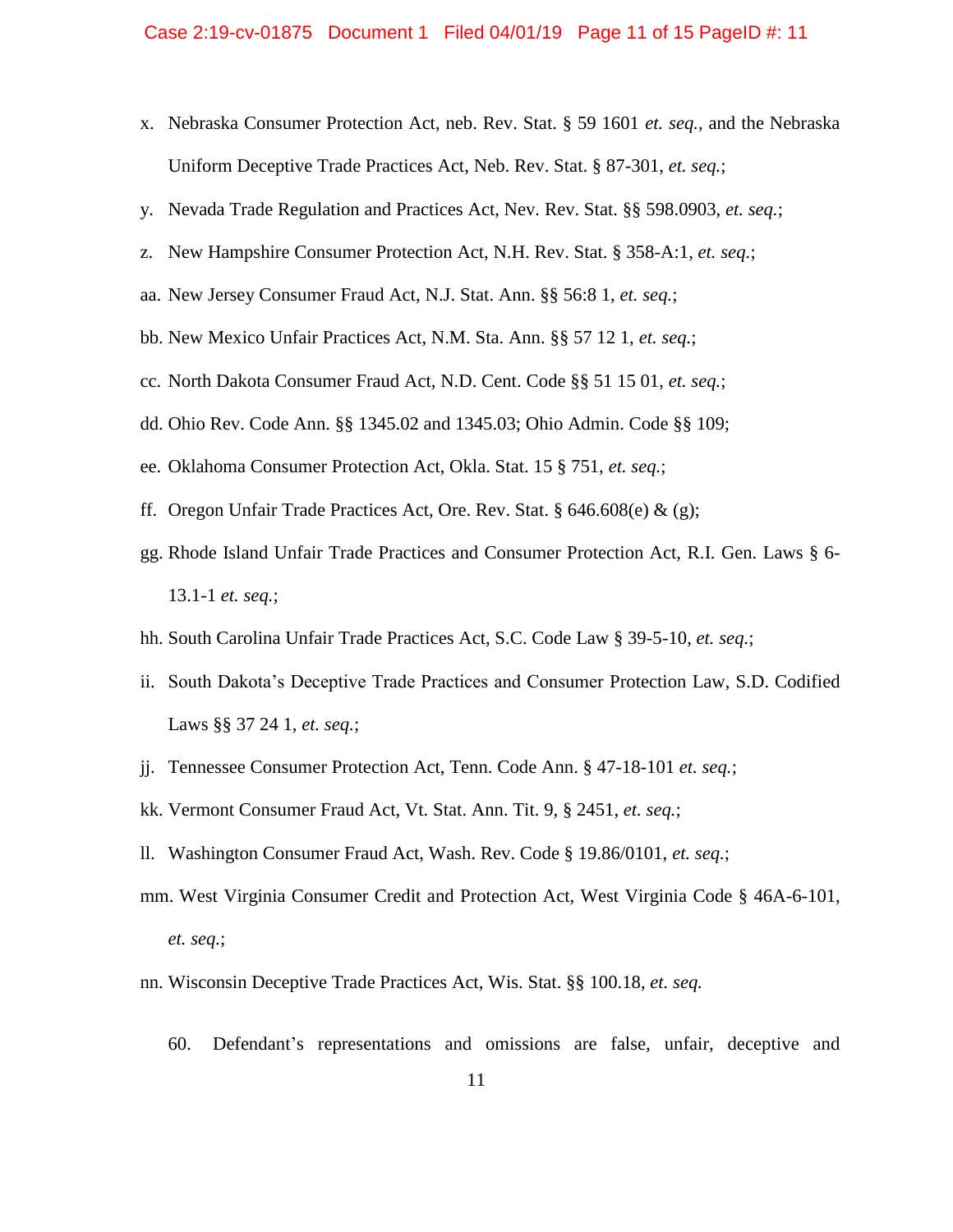## Case 2:19-cv-01875 Document 1 Filed 04/01/19 Page 12 of 15 PageID #: 12

misleading and are not unique to the parties and have a broader impact on the public.

61. Defendant's acts, practices, advertising, labeling, packaging, representations and omissions are not unique to the parties and have a broader impact on the public.

62. Plaintiff desired to purchase products which were as described by defendant and expected by reasonable consumers, given the product type.

63. The representations and omissions were relied on by plaintiff and class members, who paid more than they would have, causing damages.

## Negligent Misrepresentation

64. Plaintiff incorporates by references all preceding paragraphs.

65. Defendant misrepresented the substantive, health, quality and nutritional attributes of the Products' composition.

66. Defendant had a duty to disclose and/or provide non-deceptive labeling of the Products and knew or should have known same were false or misleading.

67. This duty is based on defendant's purported position as a self-designated learned intermediary and an entity which has held itself out as having special knowledge in the production, service and sale of the product type.

68. Defendant negligently misrepresented and/or negligently omitted material facts.

69. Plaintiff reasonably and justifiably relied on these negligent misrepresentations and omissions, which served to induce and did induce, the purchase of the Products.

70. Plaintiff and class members would not have purchased the Products or paid as much if the true facts had been known, thereby suffering damages.

## Breach of Express Warranty and Implied Warranty of Merchantability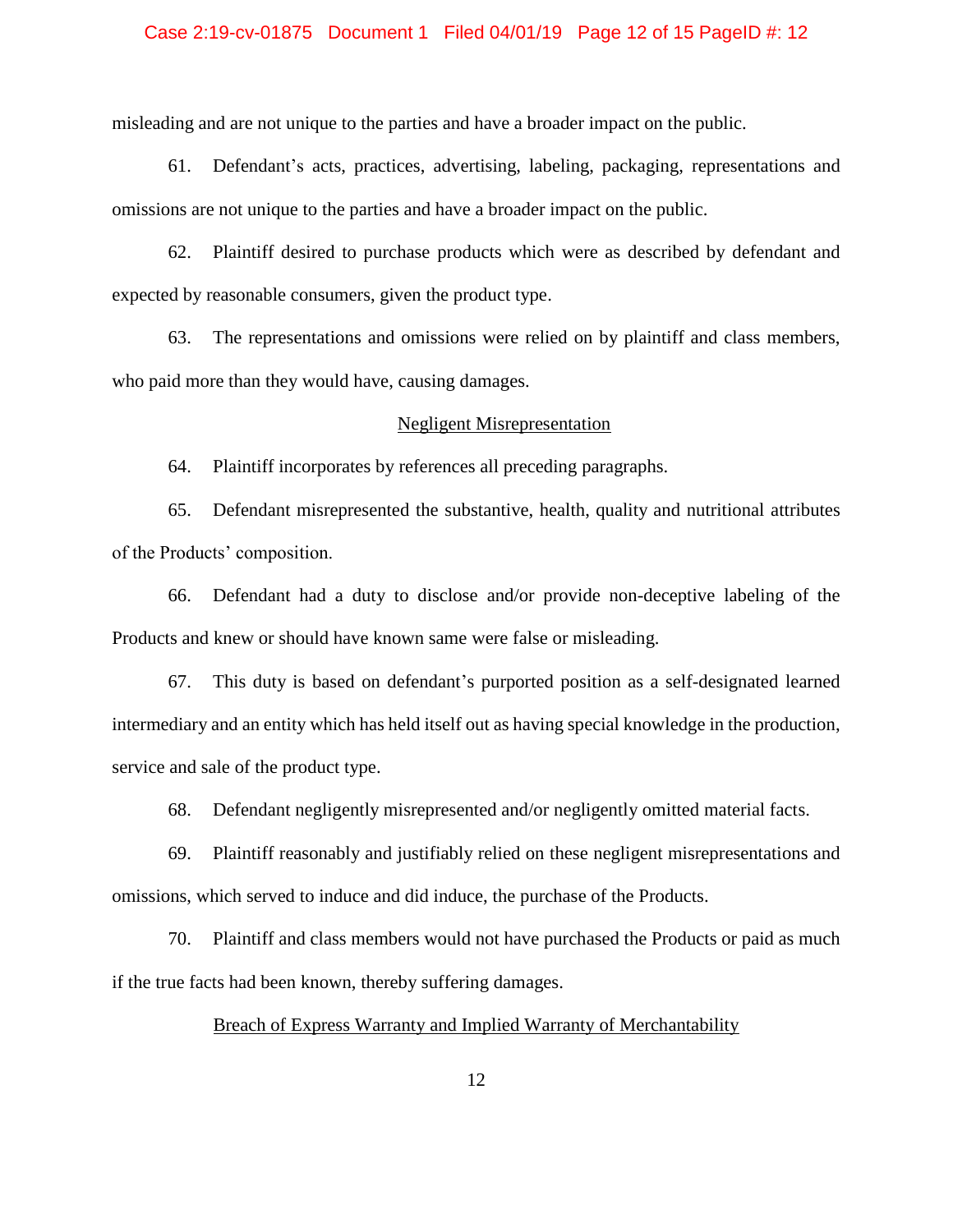## Case 2:19-cv-01875 Document 1 Filed 04/01/19 Page 13 of 15 PageID #: 13

71. Plaintiff incorporates by references all preceding paragraphs.

72. Defendant sells cookies and wafers with characterizing "real" ingredients, purporting to be the ingredient type in its most basic form available such that it can be functionally included in the Products.

73. The Products warranted to plaintiff and class members that they possessed substantive, functional, nutritional, organoleptic, sensory, physical and other attributes which they did not.

74. The Products did not conform to their affirmations of fact and promises, wholly due to defendant's actions.

75. The Products were not merchantable in their final sale form.

76. Plaintiff and class members relied on defendant's claims, paying more than they would have.

## Fraud

77. Plaintiff incorporates by references all preceding paragraphs.

78. Defendant's purpose was to mislead consumers who seek products which feature "real" ingredients – "real" referring to the ingredient in its least modified form such that it can be incorporated into a final product.

79. Defendant's intent was to secure economic advantage in the marketplace against competitors.

80. Plaintiff and class members observed and relied on defendant's claims, causing them to pay more than they would have, entitling them to damages.

## Unjust Enrichment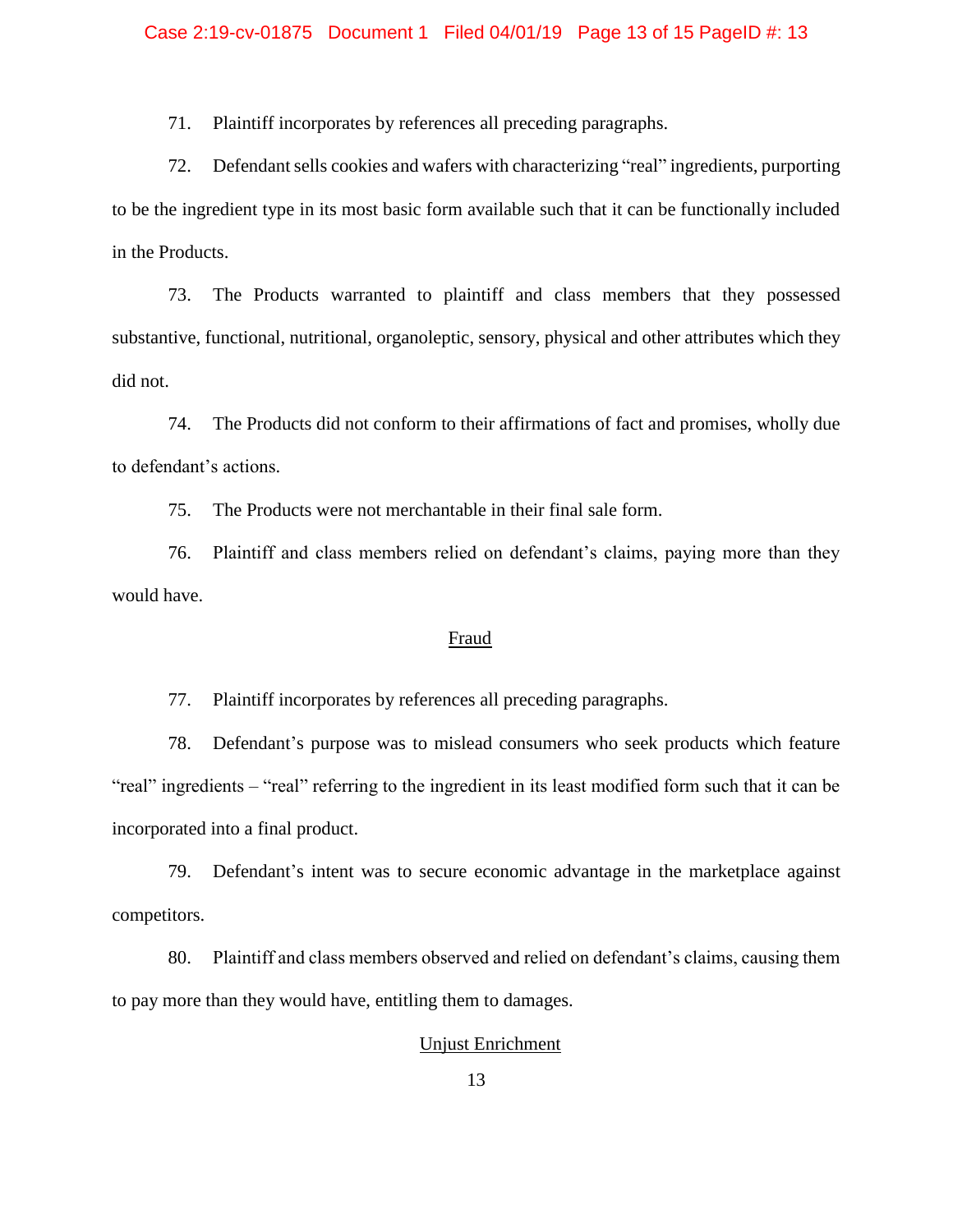81. Plaintiff incorporates by references all preceding paragraphs.

82. Defendant obtained benefits and monies because the Products were not as represented and expected, to the detriment and impoverishment of plaintiff and class members, who seek restitution and disgorgement of inequitably obtained profits.

## Jury Demand and Prayer for Relief

Plaintiff demands a jury trial on all issues.

**WHEREFORE,** plaintiff prays for judgment:

- 1. Declaring this a proper class action, certifying plaintiff(s) as representative and the undersigned as counsel for the class;
- 2. Entering preliminary and permanent injunctive relief by directing defendant to correct such practices to comply with the law;
- 3. Awarding monetary damages and interest, including treble and punitive damages, pursuant to the common law, GBL and other statutory claims;
- 4. Awarding costs and expenses, including reasonable fees for plaintiff's attorneys and experts; and
- 5. Such other and further relief as the Court deems just and proper.

Dated: April 1, 2019

Respectfully submitted,

Sheehan & Associates, P.C. /s/Spencer Sheehan Spencer Sheehan (SS-8533) 505 Northern Blvd., Suite 311 Great Neck, NY 11021 (516) 303-0552 spencer@spencersheehan.com Joshua Levin-Epstein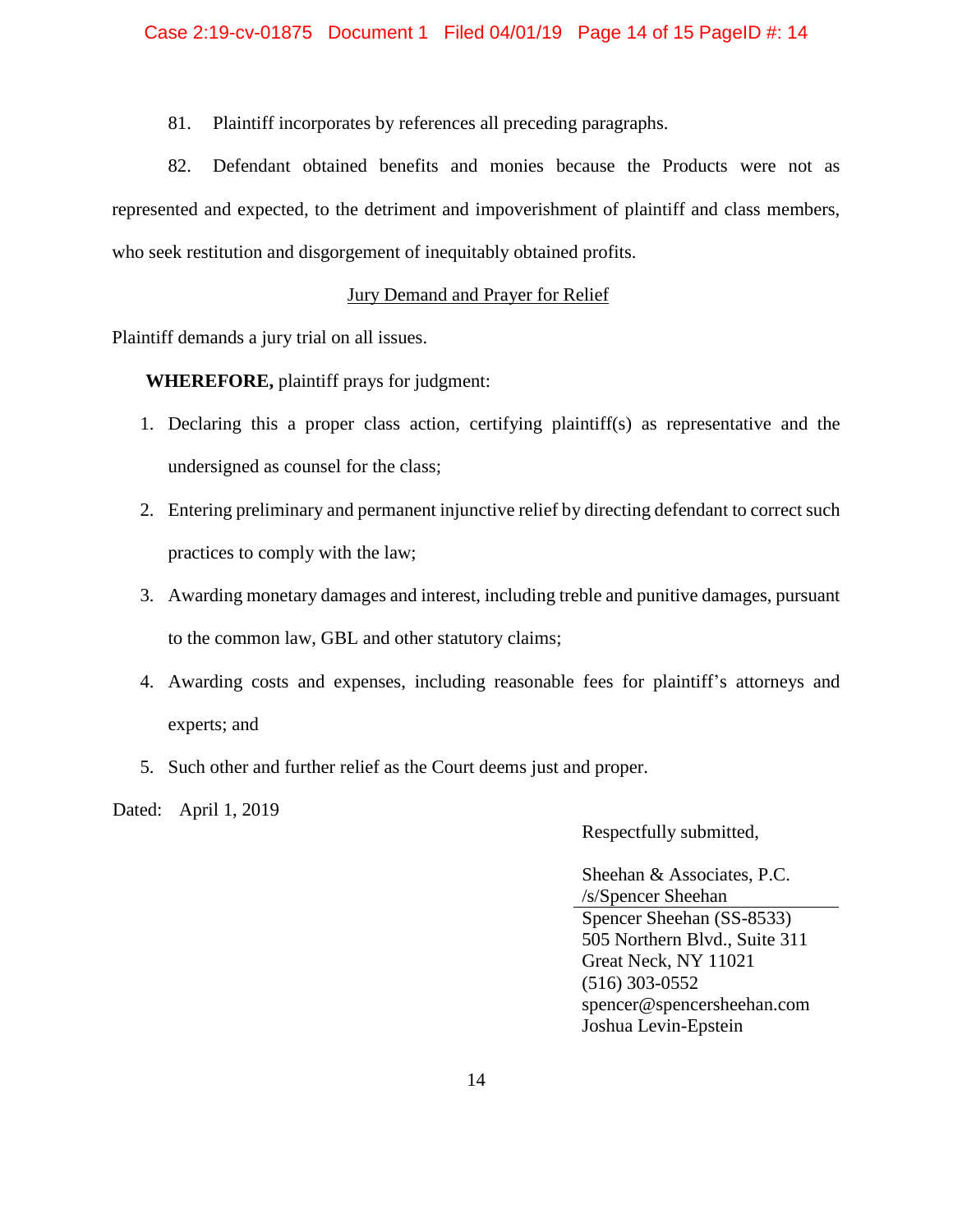2:19-cv-01875 United States District Court Eastern District of New York

Oscar Lopez individually and on behalf of all others similarly situated

Plaintiff

- against -

SPC Management Co., Inc.

Defendant

## Complaint

Sheehan & Associates, P.C. 505 Northern Blvd., #311 Great Neck, NY 11021 Tel: (516) 303-0052 Fax: (516) 234-7800

Pursuant to 22 NYCRR 130-1.1, the undersigned, an attorney admitted to practice in the courts of New York State, certifies that, upon information, and belief, formed after an inquiry reasonable under the circumstances, the contentions contained in the annexed documents are not frivolous.

Dated: April 1, 2019

/s/ Spencer Sheehan Spencer Sheehan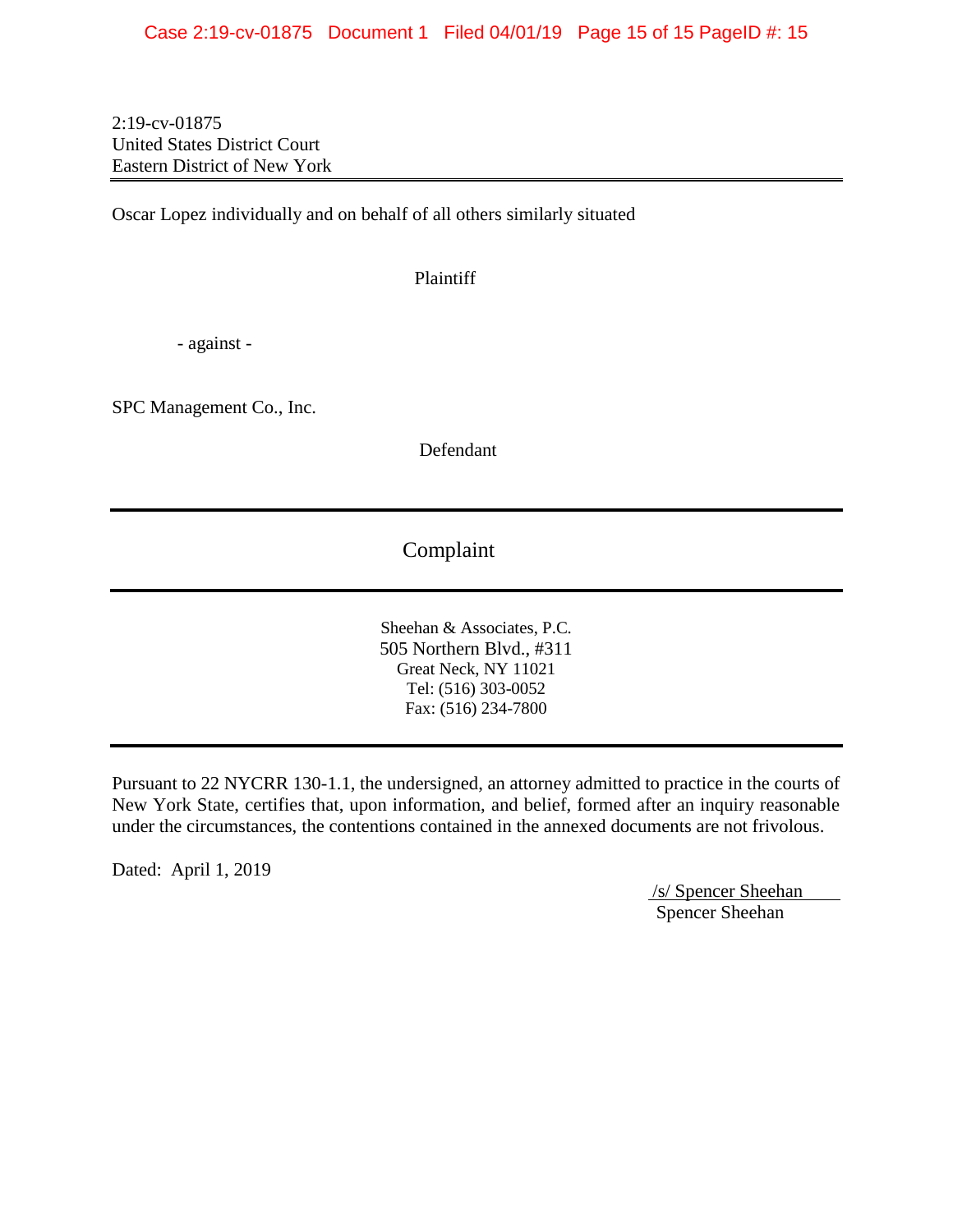# IS 44 (Rev. 07/16) **Case 2:19-cv-01875 Document + dvFiled 04/01/19** Page 1 of 2 PageID #: 16

The JS 44 civil cover sheet and the information contained herein neither replace nor supplement the filing and service of pleadings or other papers as required by law, except as provided by local rules of court. This form,

| I. (a) PLAINTIFFS<br>Oscar Lopez individually and on behalf of all others similarly situated                                                                                                                                                |                                                                                                                                                                                    |                                                                                                                                                                                                                      |                                                                                                                                  | <b>DEFENDANTS</b><br>1. SPC Management Co., Inc.                                                                                                                           |                                                                                                                                                                        |                                                                                                                                                                                                                                       |  |
|---------------------------------------------------------------------------------------------------------------------------------------------------------------------------------------------------------------------------------------------|------------------------------------------------------------------------------------------------------------------------------------------------------------------------------------|----------------------------------------------------------------------------------------------------------------------------------------------------------------------------------------------------------------------|----------------------------------------------------------------------------------------------------------------------------------|----------------------------------------------------------------------------------------------------------------------------------------------------------------------------|------------------------------------------------------------------------------------------------------------------------------------------------------------------------|---------------------------------------------------------------------------------------------------------------------------------------------------------------------------------------------------------------------------------------|--|
| <b>(b)</b> County of Residence of First Listed Plaintiff<br>Suffolk<br>(EXCEPT IN U.S. PLAINTIFF CASES)                                                                                                                                     |                                                                                                                                                                                    |                                                                                                                                                                                                                      |                                                                                                                                  | County of Residence of First Listed Defendant<br>(IN U.S. PLAINTIFF CASES ONLY)<br>IN LAND CONDEMNATION CASES, USE THE LOCATION OF<br>NOTE:<br>THE TRACT OF LAND INVOLVED. |                                                                                                                                                                        |                                                                                                                                                                                                                                       |  |
| (c) Attorneys (Firm Name, Address, and Telephone Number)<br>Sheehan & Associates, P.C., 505 Northern Boulevard, Suite 311, Great<br>Neck, NY 11021, (516) 303-0552                                                                          |                                                                                                                                                                                    |                                                                                                                                                                                                                      |                                                                                                                                  | Attorneys (If Known)                                                                                                                                                       |                                                                                                                                                                        |                                                                                                                                                                                                                                       |  |
| II. BASIS OF JURISDICTION (Place an "X" in One Box Only)                                                                                                                                                                                    |                                                                                                                                                                                    |                                                                                                                                                                                                                      |                                                                                                                                  |                                                                                                                                                                            |                                                                                                                                                                        | III. CITIZENSHIP OF PRINCIPAL PARTIES (Place an "X" in One Box for Plaintiff                                                                                                                                                          |  |
| $\Box$ 1 U.S. Government<br>Plaintiff                                                                                                                                                                                                       | <b>3</b> Federal Question                                                                                                                                                          | (U.S. Government Not a Party)                                                                                                                                                                                        |                                                                                                                                  | (For Diversity Cases Only)<br><b>PTF</b><br>$\mathbf{\times}1$<br>Citizen of This State                                                                                    | <b>DEF</b><br>$\Box$ 1<br>Incorporated or Principal Place<br>of Business In This State                                                                                 | and One Box for Defendant)<br>PTF<br><b>DEF</b><br>$\Box$ 4<br>$\Box$ 4                                                                                                                                                               |  |
| $\Box$ 2 U.S. Government<br>Defendant                                                                                                                                                                                                       | $\mathbf{\geq}$ 4 Diversity                                                                                                                                                        | (Indicate Citizenship of Parties in Item III)                                                                                                                                                                        |                                                                                                                                  | $\mathbf{\times}$ 5<br>Citizen of Another State<br>$\Box$ 5<br>$\Box$ 2<br>1 2 Incorporated <i>and</i> Principal Place<br>of Business In Another State                     |                                                                                                                                                                        |                                                                                                                                                                                                                                       |  |
|                                                                                                                                                                                                                                             |                                                                                                                                                                                    |                                                                                                                                                                                                                      |                                                                                                                                  | Citizen or Subject of a<br>$\Box$ 3<br>Foreign Country                                                                                                                     | $\Box$ 3 Foreign Nation                                                                                                                                                | $\Box$ 6<br>$\Box$ 6                                                                                                                                                                                                                  |  |
| IV. NATURE OF SUIT (Place an "X" in One Box Only)<br><b>CONTRACT</b>                                                                                                                                                                        |                                                                                                                                                                                    | <b>TORTS</b>                                                                                                                                                                                                         |                                                                                                                                  | <b>FORFEITURE/PENALTY</b>                                                                                                                                                  | <b>BANKRUPTCY</b>                                                                                                                                                      | <b>OTHER STATUTES</b>                                                                                                                                                                                                                 |  |
| $\Box$ 110 Insurance<br>$\Box$ 120 Marine<br>$\Box$ 130 Miller Act<br>$\Box$ 140 Negotiable Instrument<br>150 Recovery of Overpayment<br>& Enforcement of Judgment<br>151 Medicare Act<br>152 Recovery of Defaulted<br><b>Student Loans</b> | PERSONAL INJURY<br>$\Box$ 310 Airplane<br>315 Airplane Product<br>Liability<br>$\Box$ 320 Assault, Libel &<br>Slander<br>330 Federal Employers'<br>Liability<br>340 Marine         | PERSONAL INJURY<br>$\Box$ 365 Personal Injury -<br>Product Liability<br>$\Box$ 367 Health Care/<br>Pharmaceutical<br>Personal Injury<br>Product Liability<br><b>1</b> 368 Asbestos Personal<br><b>Injury Product</b> | 5 625 Drug Related Seizure<br>of Property 21 USC 881<br>$\Box$ 690 Other                                                         |                                                                                                                                                                            | 1422 Appeal 28 USC 158<br>423 Withdrawal<br>28 USC 157<br><b>PROPERTY RIGHTS</b><br>□ 820 Copyrights<br>□ 830 Patent<br>$\Box$ 840 Trademark                           | 375 False Claims Act<br>$\Box$ 376 Qui Tam (31 USC<br>3729(a)<br>400 State Reapportionment<br>$\Box$ 410 Antitrust<br>$\Box$ 430 Banks and Banking<br>$\Box$ 450 Commerce<br>$\Box$ 460 Deportation<br>1 470 Racketeer Influenced and |  |
| (Excludes Veterans)<br>153 Recovery of Overpayment<br>of Veteran's Benefits<br>160 Stockholders' Suits<br>190 Other Contract<br>□ 195 Contract Product Liability<br>196 Franchise                                                           | 345 Marine Product<br>Liability<br>□ 350 Motor Vehicle<br>□ 355 Motor Vehicle<br>Product Liability<br>360 Other Personal<br>Injury<br>362 Personal Injury -<br>Medical Malpractice | Liability<br>370 Other Fraud<br>$\Box$ 371 Truth in Lending<br>380 Other Personal<br><b>Property Damage</b><br>385 Property Damage<br>Product Liability                                                              |                                                                                                                                  | <b>LABOR</b><br>PERSONAL PROPERTY J 710 Fair Labor Standards<br>Act<br>720 Labor/Management<br>Relations<br>740 Railway Labor Act<br>751 Family and Medical<br>Leave Act   | <b>SOCIAL SECURITY</b><br>$\Box$ 861 HIA (1395ff)<br><b>1 862 Black Lung (923)</b><br>$\Box$ 863 DIWC/DIWW (405(g))<br>□ 864 SSID Title XVI<br>$\Box$ 865 RSI (405(g)) | Corrupt Organizations<br>480 Consumer Credit<br>490 Cable/Sat TV<br>51 850 Securities/Commodities/<br>Exchange<br>1 890 Other Statutory Actions<br>□ 891 Agricultural Acts<br>5 893 Environmental Matters                             |  |
| <b>REAL PROPERTY</b><br>210 Land Condemnation<br>220 Foreclosure<br>230 Rent Lease & Ejectment<br>□ 240 Torts to Land<br>245 Tort Product Liability<br>290 All Other Real Property                                                          | <b>CIVIL RIGHTS</b><br>$\Box$ 440 Other Civil Rights<br>$\Box$ 441 Voting<br>$\Box$ 442 Employment<br>$\Box$ 443 Housing/<br>Accommodations                                        | <b>PRISONER PETITIONS</b><br><b>Habeas Corpus:</b><br>463 Alien Detainee<br>$\Box$ 510 Motions to Vacate<br>Sentence<br>530 General                                                                                  | 790 Other Labor Litigation<br>791 Employee Retirement<br>Income Security Act                                                     |                                                                                                                                                                            | <b>FEDERAL TAX SUITS</b><br>7 870 Taxes (U.S. Plaintiff<br>or Defendant)<br>□ 871 IRS-Third Party<br>26 USC 7609                                                       | 5 895 Freedom of Information<br>Act<br>□ 896 Arbitration<br>□ 899 Administrative Procedure<br>Act/Review or Appeal of<br>Agency Decision<br>$\Box$ 950 Constitutionality of                                                           |  |
|                                                                                                                                                                                                                                             | $\Box$ 445 Amer. w/Disabilities -<br>Employment<br>446 Amer. w/Disabilities -<br>Other<br>448 Education                                                                            | 535 Death Penalty<br>Other:<br>□ 540 Mandamus & Other<br>$\Box$ 550 Civil Rights<br>555 Prison Condition<br>560 Civil Detainee -<br>Conditions of<br>Confinement                                                     |                                                                                                                                  | <b>IMMIGRATION</b><br>462 Naturalization Application<br>$\Box$ 465 Other Immigration<br>Actions                                                                            |                                                                                                                                                                        | <b>State Statutes</b>                                                                                                                                                                                                                 |  |
| V. ORIGIN (Place an "X" in One Box Only)                                                                                                                                                                                                    |                                                                                                                                                                                    |                                                                                                                                                                                                                      |                                                                                                                                  |                                                                                                                                                                            |                                                                                                                                                                        |                                                                                                                                                                                                                                       |  |
| $\mathbf{X}$ 1 Original<br>Proceeding                                                                                                                                                                                                       | $\square$ 2 Removed from<br>$\Box$ 3<br><b>State Court</b>                                                                                                                         | Remanded from<br>Appellate Court                                                                                                                                                                                     | Reopened                                                                                                                         | $\Box$ 4 Reinstated or $\Box$ 5 Transferred from<br>(specify)                                                                                                              | Multidistrict<br>$\Box$ 6<br>Litigation -<br><b>Another District</b><br>Transfer                                                                                       | $\Box$ 8 Multidistrict<br>Litigation -<br>Direct File                                                                                                                                                                                 |  |
| VI. CAUSE OF ACTION                                                                                                                                                                                                                         | 28 USC § 1332<br>Brief description of cause:<br>False advertising                                                                                                                  | Cite the U.S. Civil Statute under which you are filing (Do not cite jurisdictional statutes unless diversity):                                                                                                       |                                                                                                                                  |                                                                                                                                                                            |                                                                                                                                                                        |                                                                                                                                                                                                                                       |  |
| VII. REQUESTED IN<br>⊠<br>CHECK IF THIS IS A CLASS ACTION<br>UNDER RULE 23, F.R.Cv.P.<br><b>COMPLAINT:</b>                                                                                                                                  |                                                                                                                                                                                    |                                                                                                                                                                                                                      | CHECK YES only if demanded in complaint:<br><b>DEMAND \$</b><br>5,000,000.00<br><b>X</b> Yes<br>$\Box$ No<br><b>JURY DEMAND:</b> |                                                                                                                                                                            |                                                                                                                                                                        |                                                                                                                                                                                                                                       |  |
| VIII. RELATED CASE(S)<br>(See instructions):<br><b>IF ANY</b><br><b>JUDGE</b>                                                                                                                                                               |                                                                                                                                                                                    |                                                                                                                                                                                                                      | DOCKET NUMBER                                                                                                                    |                                                                                                                                                                            |                                                                                                                                                                        |                                                                                                                                                                                                                                       |  |
| <b>DATE</b><br>04/01/2019<br><b>FOR OFFICE USE ONLY</b>                                                                                                                                                                                     |                                                                                                                                                                                    | SIGNATURE OF ATTORNEY OF RECORD<br>/s/ Spencer Sheehan                                                                                                                                                               |                                                                                                                                  |                                                                                                                                                                            |                                                                                                                                                                        |                                                                                                                                                                                                                                       |  |
| <b>RECEIPT#</b>                                                                                                                                                                                                                             | <b>AMOUNT</b>                                                                                                                                                                      | <b>APPLYING IFP</b>                                                                                                                                                                                                  |                                                                                                                                  | <b>JUDGE</b>                                                                                                                                                               | MAG. JUDGE                                                                                                                                                             |                                                                                                                                                                                                                                       |  |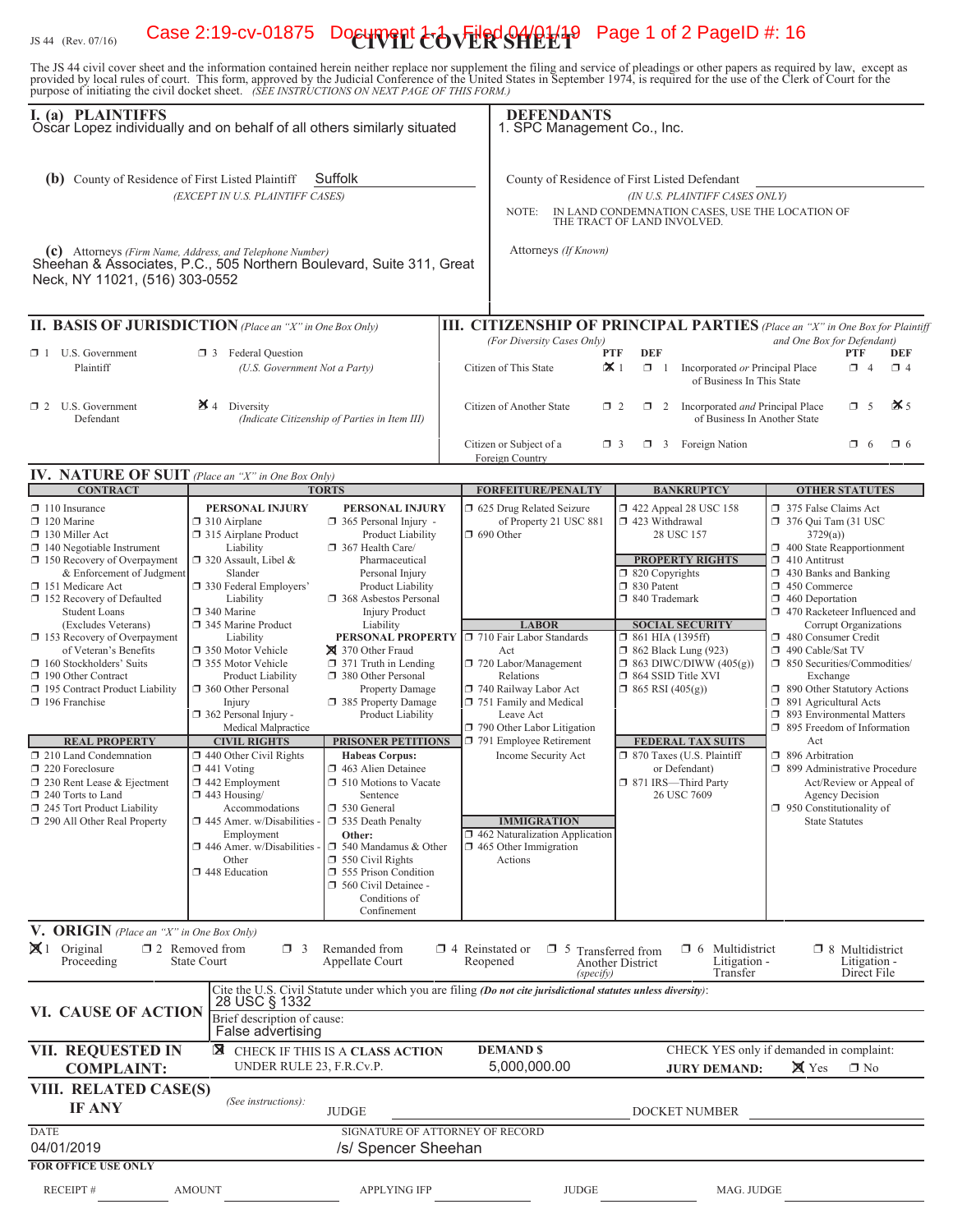## CERTIFICATION OF ARBITRATION ELIGIBILITY Case 2:19-cv-01875 Document 1-1 Filed 04/01/19 Page 2 of 2 PageID #: 17

Local Arbitration Rule 83.10 provides that with certain exceptions, actions seeking money damages only in an amount not in excess of \$150,000, exclusive of interest and costs, are eligible for compulsory arbitration. The amount of damages is presumed to be below the threshold amount unless a certification to the contrary is filed.

I, Spencer Sheehan counsel for plaintiff and the above captioned civil action is ineligible for compulsory arbitration for the following reason(s): Spencer Sheehan **player counting that Spencer Sheehan** 

- 冈 monetary damages sought are in excess of \$150,000, exclusive of interest and costs,
- 冈 the complaint seeks injunctive relief.
- $\Box$ the matter is otherwise ineligible for the following reason

## **DISCLOSURE STATEMENT - FEDERAL RULES CIVIL PROCEDURE 7.1**

Identify any parent corporation and any publicly held corporation that owns  $10\%$  or more or its stocks:

## **RELATED CASE STATEMENT (Section VIII on the Front of this Form)**

Please list all cases that are arguably related pursuant to Division of Business Rule 50.3.1 in Section VIII on the front of this form. Rule 50.3.1 (a) provides that "A civil case is "related" to another civil case for purposes of this guideline when, because of the similarity of facts and legal issues or because the cases arise from the same transactions or events, a substantial saving of judicial resources is likely to result from assigning both cases to the same judge and magistrate judge." Rule 50.3.1 (b) provides that "A civil case shall not be deemed "related" to another civil case merely because the civil case: (A) involves identical legal issues, or (B) involves the same parties." Rule 50.3.1 (c) further provides that "Presumptively, and subject to the power of a judge to determine otherwise pursuant to paragraph (d), civil cases shall not be deemed to be "related" unless both cases are still pending before the court."

#### **NY-E DIVISION OF BUSINESS RULE 50.1(d)(2)**

- 1.) Is the civil action being filed in the Eastern District removed from a New York State Court located in Nassau or Suffolk County: No. 2008. The County: No. 2008. The County: No. 2008. The County: No. 2008. The County: No. 2008. The County: No. 2008. The County: No. 2008. The County: No. 2008. The County: No. 2008. The County: No. 2008. The Co
- 2.) If you answered "no" above: a) Did the events or omissions giving rise to the claim or claims, or a substantial part thereof, occur in Nassau or Suffolk County? Yes

b) Did the events or omissions giving rise to the claim or claims, or a substantial part thereof, occur in the Eastern District? Yes

If your answer to question 2 (b) is "No," does the defendant (or a majority of the defendants, if there is more than one) reside in Nassau or Suffolk County, or, in an interpleader action, does the claimant (or a majority of the claimants, if there is more than one) reside in Nassau or Suffolk County?

(Note: A corporation shall be considered a resident of the County in which it has the most significant contacts).

#### **BAR ADMISSION**

I am currently admitted in the Eastern District of New York and currently a member in good standing of the bar of this court.  $\mathbb{X}$  $\Gamma$   $\Gamma$  188

Are you currently the subject of any disciplinary action  $(s)$  in this or any other state or federal court? Yes (If yes, please explain)  $|\mathbf{\nabla}|$  No

I certify the accuracy of all information provided above.

<sub>Signature:</sub> /s/ Spencer Sheehan